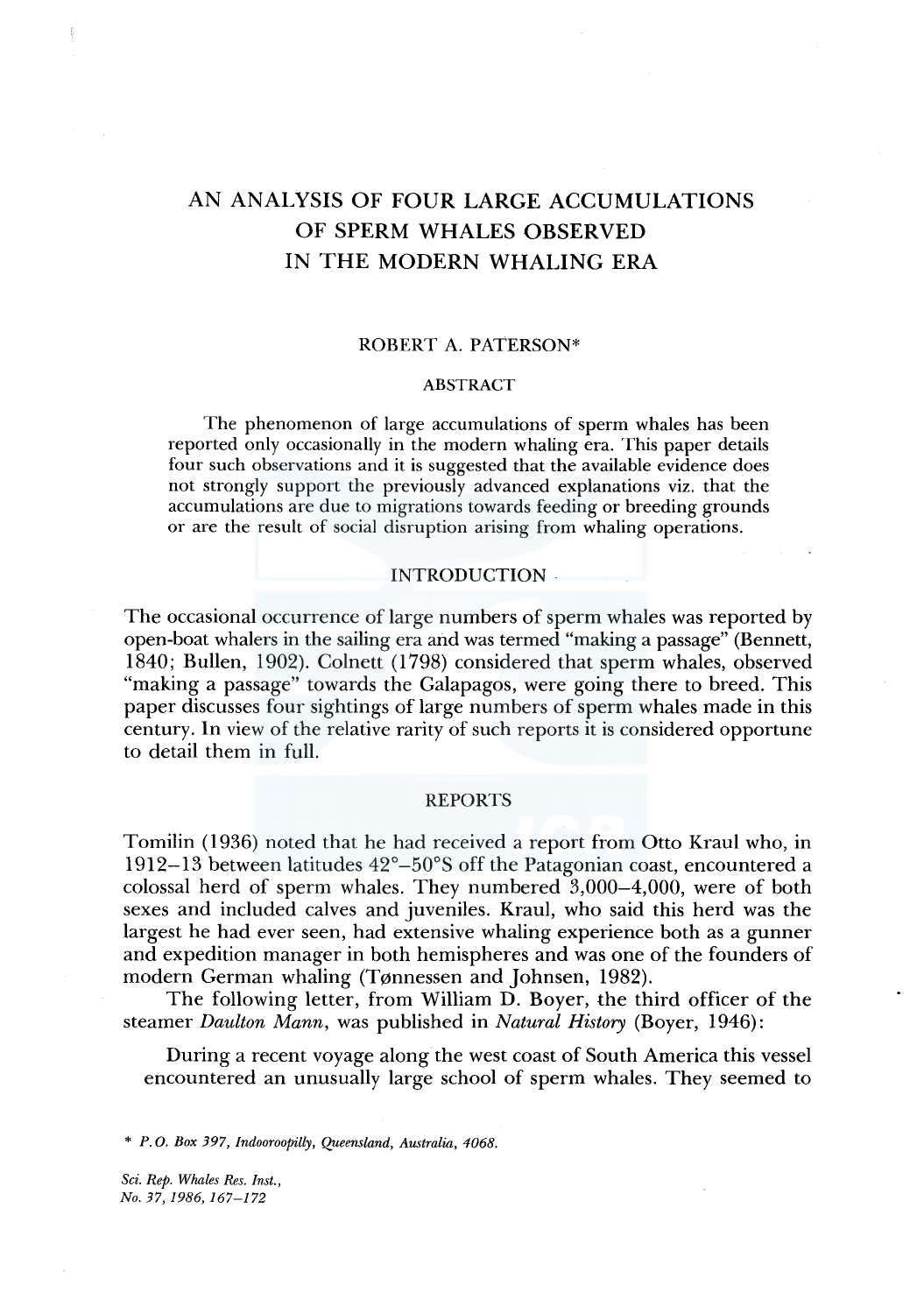# 168 PATERSON

be, as far as we could determine, in some sort of mass migration. At the suggestion of the ship's Captain, who has sailed this coast for many years and has seen nothing that could compare with this, I shall describe what we observed.

On the morning of August 28, 1945, we were northbound off Aguja Cape, Peru approximately 6°S, 82°W. Shortly before 9.00 a.m. individual groups of from two to six sperm whales were seen dotting the visible surface of the ocean. They were all travelling south. A short while later the number of groups increased until the entire ocean, to all visible limits of the horizon, seemed spotted with them. The sum total was a school of gigantic proportions - all headed south. It took the vessel nearly an hour to travel through the main body of the school, and the ship was proceeding north at full speed. Several times a collision with a whale was narrowly averted, as they apparently held little fear of the ship and as often as not would stay on the surface rather than sound. This afforded close inspection and positive identification of the whales.

During the remainder of the morning small groups or single straggling whales were seen, the last of them being sighted shortly after noon. It is impossible to estimate the number of whales in the school, because the east and west limits could not be ascertained. However, approximately 400 to 600 whales were to be seen at one time from the centre of the school and it can safely be assumed that the entire school consisted of well over 1,000 whales.

I hope that this information may be of interest to you.

I might add that among all the professional seamen aboard, no one had ever seen a similar sight.

During whaling operations off Durban, South Africa in July 1972 aerial searchers reported:

A most unusual trek of sperm whales was encountered on the 29th of this month. At 0650 that day, two big sperm were found by W26. Searching to the east of the catchers chasing, the aircraft at 0735 found 14 medium sized sperm 15 miles from the catchers, at 105 degrees from Cooper light, 60 miles. Minutes later, the aircraft saw three big sperm 5 miles south of that position. After directing the catchers, the aircraft began a systematic search in the vicinity and soon found three flocks of small sperm. All the whales were trekking between 020 and 045 degrees at speed.

During the following two hours, the aircraft found sperm all along a line running almost parallel to the shelf and extending 40 nautical miles from the position of the aircraft sighting at 0735. This fantastic line of whales comprised 19 separate sightings, with some of the small sperm herds consisting of over 50 whales. In nearly. every large flock there were from one to three big bulls, while most flocks included cows with calves.

Our estimate of the total number of whales in this trek is 600, of which 100 were considered to be under catchable size. These figures have been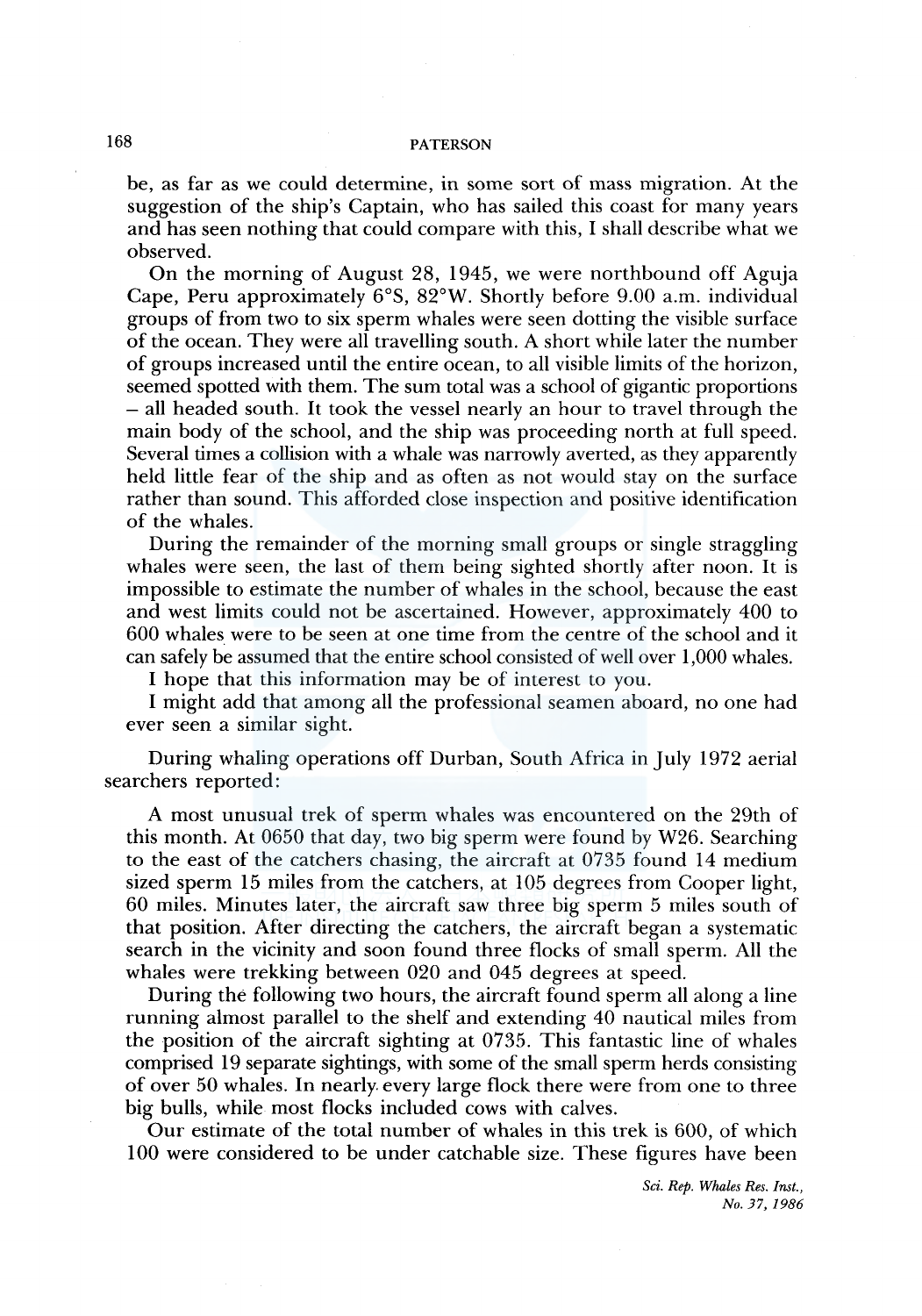| Location                                                     | Patagonia    | Aguja Cape                | Durban                    | <b>Tasman Sea</b>                            |
|--------------------------------------------------------------|--------------|---------------------------|---------------------------|----------------------------------------------|
| Date                                                         | 1912-13      | 28 August 1945            | 29 July 1972              | 25 February 1978                             |
| Lunar phase                                                  | Unknown      | 5 days after<br>full moon | 3 days after<br>full moon | 2 days after<br>full moon                    |
| Observation method                                           | Ship         | Ship                      | Aerial                    | Ship                                         |
| <b>Effect of observation</b><br>method on whale<br>behaviour | Not recorded | None                      | None                      | None                                         |
| Relation to whaling<br>operations                            | Unknown      | No                        | <b>Yes</b>                | N <sub>0</sub>                               |
| Directional<br>uniformity                                    | Not recorded | Yes                       | <b>Yes</b>                | Yes (with<br>exception of<br>one individual) |
| <b>Estimated numbers</b>                                     | 3.000-4.000  | 1.000                     | 600-700                   | Not estimated                                |
|                                                              |              |                           |                           |                                              |

TABLE 1. COMPARATIVE DETAILS OF THE FOUR SPERM WHALE SIGHTINGS

confirmed by the catch Leader. In this connection, we feel it is relevant to draw attention to the fact that on many occasions up to 20 percent more whales than the number sighted by the aircraft come to the surface when the catchers reach the whales and start chasing. This applies particularly to herds of small sperm, so that the estimated 600 whales seen on the 29th could represent an actual total of over 700.

Peter S. Cosgrave a marine engineer of Sydney, Australia observed a large concentration of sperm whales in the Tasman Sea and his sighting was reported by Paterson (1981):

I was bringing a 60 foot twin-diesel vessel from New Zealand to Sydney. On the morning of 25 February 1978, in calm, clear conditions which gave perfect visibility, we sighted whales spouting from horizon to horizon. Distance of observation varied from 10 feet to the horizon and all but one appeared north-bound. The ones closest to us appeared to be mostly in the 25-35 feet range, their colour was a light mid-grey with the dorsal fin somewhat aft of amidships. We continued crossing this stream of whales for the greater part of the day and while I did not time this precisely it covered a period of some seven to eight hours.

Our course was from east to west and our position by observation was 36°S, 156°E. The sighting continued until after we had passed 155°E, indicating that the stream was some 70 miles in width. This position, as you will observe on a chart, is approximately 240–250 miles east of Jervis Bay. I have spent a good deal of time at sea around the world and never before or since have I seen such a concentration of whales. I could not attempt to estimate the numbers; while naturally they were not packed like cattle in a yard, I can only say that at any time one chose to make a 360° sweep one would sight 10 to 18 spouts simultaneously.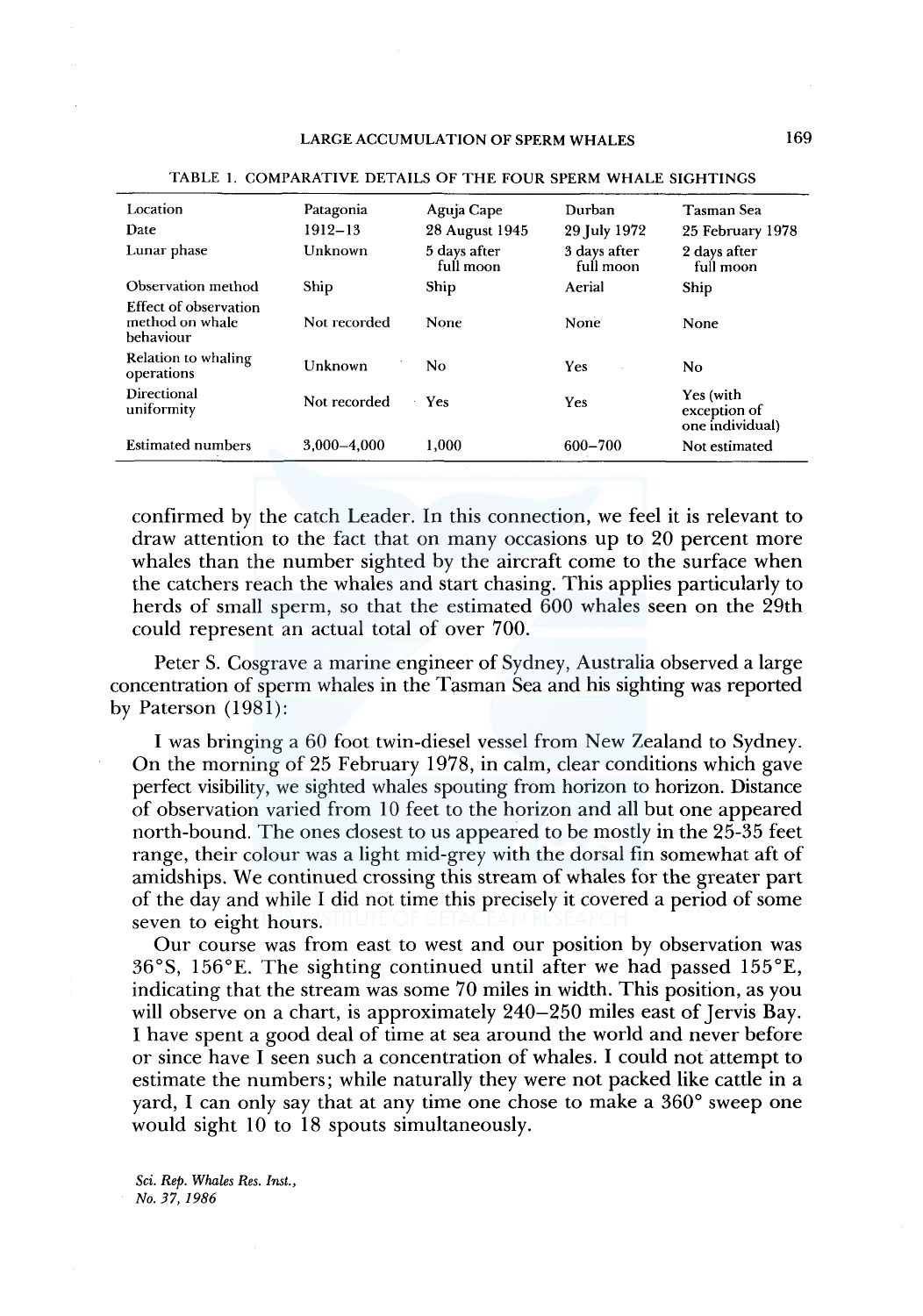# 170 PATERSON

In each report, irrespective of the observer's occupation, the impression is conveyed that the sightings were a dramatic event. The sightings were widely separated in time and before discussing their possible significance it is useful to tabulate the comparative data (Table 1).

### DISCUSSION

Reports of large accumulations of sperm whales, detailed by Caldwell Caldwell and Rice, (1966) have been relatively uncommon given the world-wide extent of sperm whaling in the last two hundred years. It is possible that details of such sightings have been recorded, but not published. In that regard, it is of note that two of the four reports listed above came from mariners unassociated with the whaling industry. The numerical estimates of open-boat whalers may have been limited because of their pre-occupation with whaling operations or attempts thereat in vessels whose courses were dictated in part by prevailing winds.

In samples of 766 and 1,397 schools of sperm whales, the maximum school sizes reported were 120 (Ohsumi, 1971) and 200 (Gambell, 1972) respectively, while Best (1979) noted that sightings on whaling grounds of school sizes in excess of 100 had become uncommon. It is necessary to consider if the large numbers in the four sightings in this paper represented an unusual aggregation of normal schools or the formation of a super-school, with loss of normal social organization. The sighting reports will be examined to see if they match earlier suggestions that such events were due to mass migration associated with breeding or feeding or to disruption of normal social groupings because of whaling operations.

The Durban sighting, recorded by aerial observers cooperating with whale chasers, is understandably the most detailed with regard to school composition. It appears that there was an accumulation of normal sized schools rather than the formation of a super-school. Comments by the observers such as "a most unusual trek" and "fantastic line of whales" suggest that the events were not those expected during whaling operations, even though sperm whales had been caught off Durban since 1912 and the spotter company had been operating there since 1954. There is no indication if the sighting off the Patagonian coast was associated with whaling operations but those off Aguja Cape and in the Tasman Sea were not. However, large catches of sperm whales, including almost 15,000 animals by pelagic fleets (Garrett, 1980), had been taken off the coast of Peru from 1936 to 1943. Nevertheless, the rarity of such sightings suggests that even if social disruption is the cause, its effects could only be short-lived.

The sightings occurred within latitudes where nursery and harem schools (Ohsumi, 1971) could be expected, although the three dated records occurred outside the peak of the breeding season (October to December) in the southern hemisphere (Best, Canham and Macleod, 1984). It is unlikely therefore that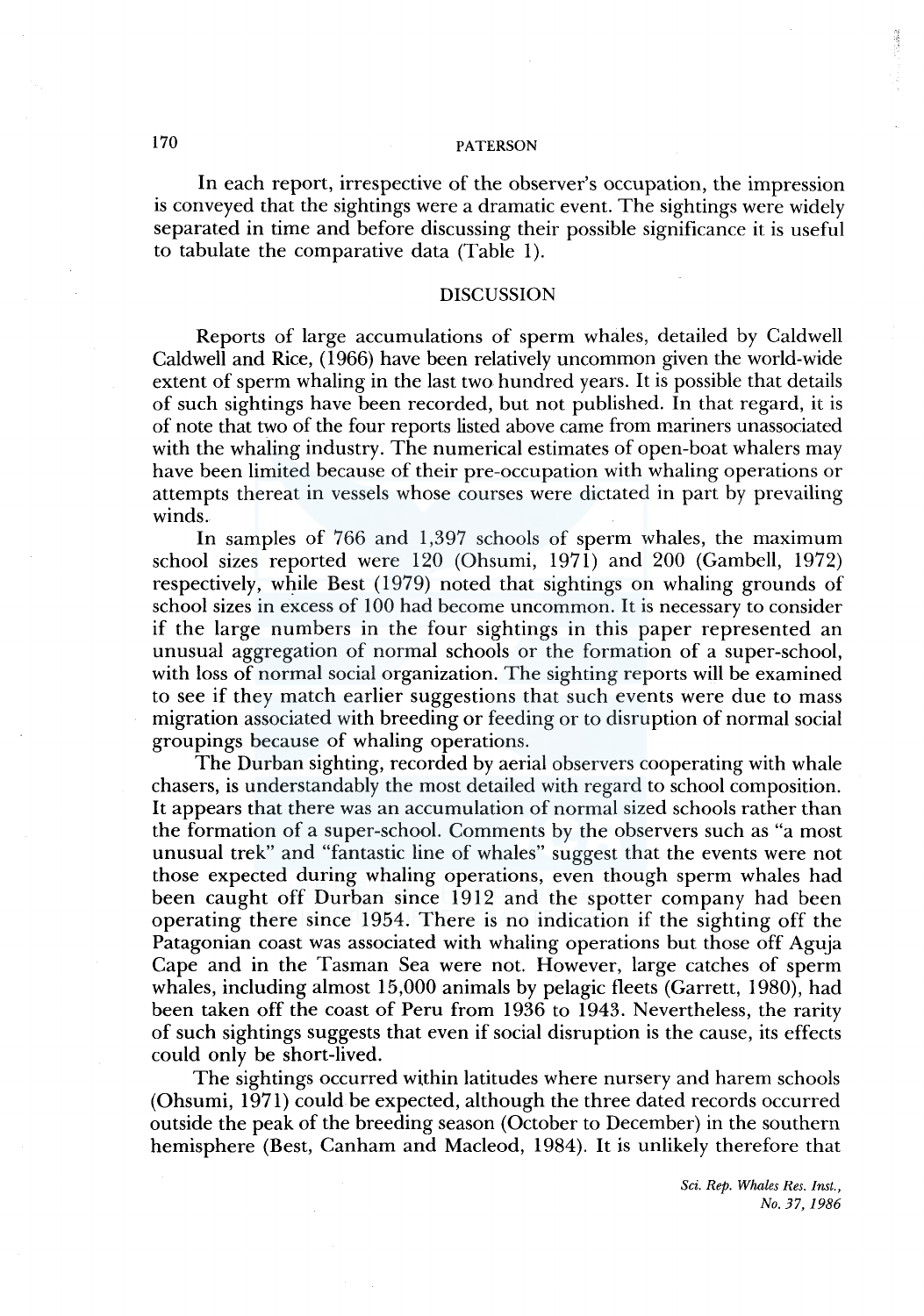# LARGE ACCUMULATION OF SPERM WHALES 171

the whales were massed for the purpose of migration to a breeding ground. Details of the observation time off the Patagonian coast are lacking but the whales in the other reports were observed for some hours only and their destinations were not determined.

Holm and Jonsgård (1959) analysed the extensive data available from Norwegian sperm whaling operations in Antarctic waters and noted that catches were greatest near oceanic banks at the phases of new and full moon when greater amounts of squid may have been available. Catches were lowest in the period of the waning moon. A daily catch was considered to be large if 30-40 whales were taken and there was no report of large schools seen by the Norwegians in Antarctic waters during the years 1950-1956.

In the three reports of known date in the present study the observations were made at intervals of two, three and five days after the day of full moon. (The phases of new and full moon comprise seven days, three days before the moon is new or full, the day of new or full moon and three days after.) The steady, uni-directional movement of the whales during the periods of observation suggests that they were not likely to be engaged in feeding.

#### ACKNOWLEDGEMENTS

Dr P.B. Best has been most helpful with his advice and has kindly allowed publication of the report from Rennies Oceanic Pty Ltd of the Durban sighting. Mr P.S. Cosgrave patiently answered my questions in relation to the Tasman Sea sighting. Ms L. Macfarlane of the Old Royal Observatory, London provided the information concerning lunar phases and Mrs N. Murarenko translated from Russian the report from the Patagonian coast.

#### **REFERENCES**

BENNETT, F. D., 1840. *Narrative of a· whaling voyage around the globe from the years 1833 to 1836.* Richard Bentley, London, 2 Vols.

BEST, P.B., 1979. Social organisation in sperm whales, *Physeter macrocephalus.* pp. 227-289. Jn: H.E. Winn and B.L. Olla (ed) *Behaviour of marine animals, Vol.3.* Plenum Press, New York. 438 pp.

BEST, P. B., P.A. S. CANHAM, and N. MACLEOD, 1984. Patterns of reproduction in sperm whales, *Physeter macrocephalus. Rep. int. Whal. Commn* (Special issue 6): 51-79.

BOYER, W. D., 1946. Letter to the editor. *Nat. Hist.,* 55: 96.

BULLEN, F.T., 1902. *The cruise of the Cachalot*. Macmillan, London. 379 pp.

CALDWELL, D. K., M. C. CALDWELL and D. W., RICE, 1966. Behaviour of the sperm whale, *Physeter catodon* L. pp. 677-717. *Jn:* K.S. Norris (ed.) *Whales dolphins and porpoises.* University of California Press, Berkeley. 789 pp.

CoLNETT, J., 1798. *A voyage to the South Atlantic and round Cape Hom into the Pacific Ocean for the purpose of extending the Spermacettz' Whale Fisheries and other objects of commerce,* by *Captain James Colnett of the Royal Navy, in the ship Rattler.* W. Bennett, London.

GAMBELL, R., 1972. Sperm whales off Durban. *Discovery Rep.,* 35: 199-358.

GARRETT, T., 1980. Pelagic whaling off the 'Coast of Peru' 1936–1954. Statistical material compiled by T. Garrett. *Rep. int. Whal. Commn* (Special issue 2): 134-136.